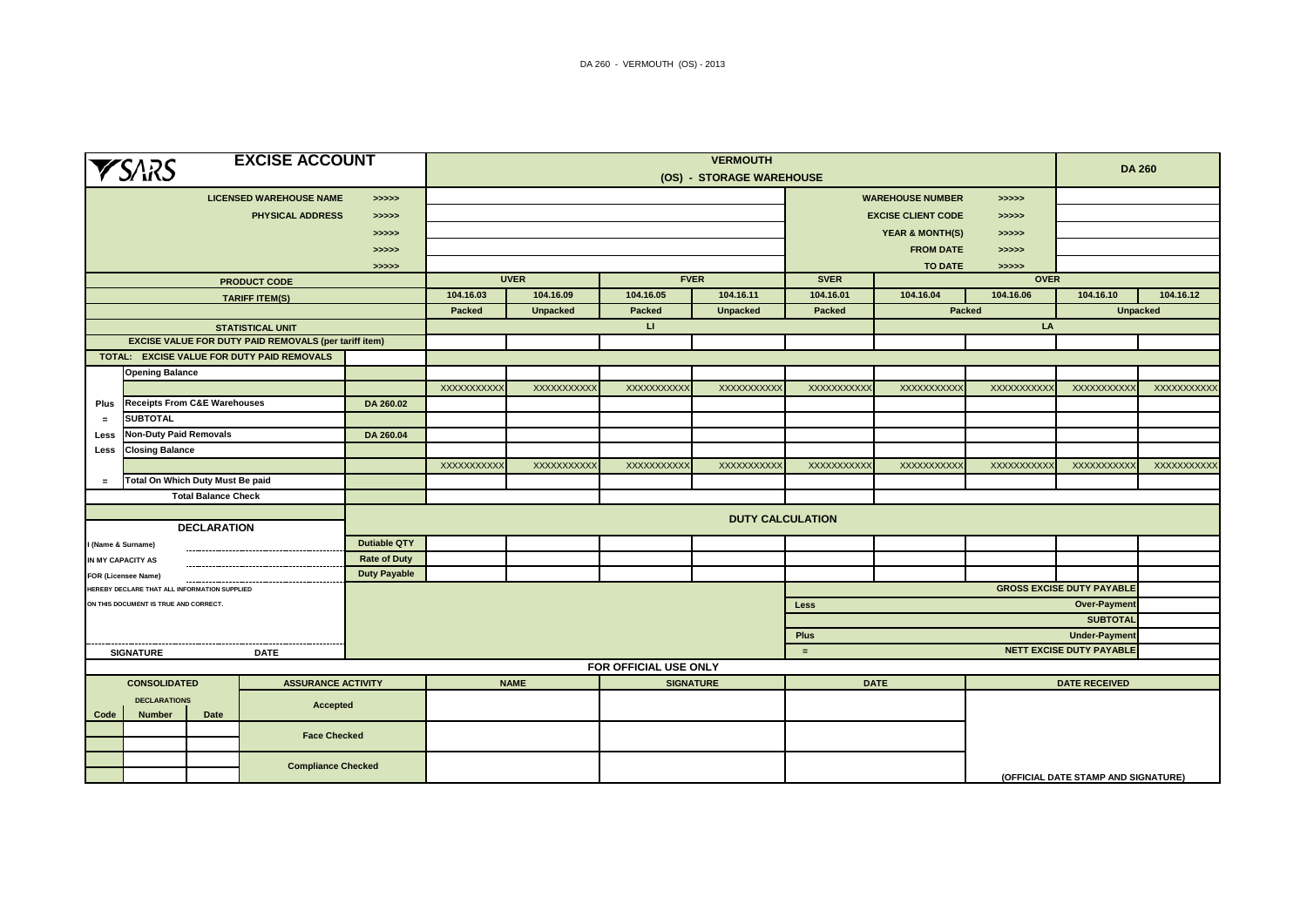|             | <b>EXCISE ACCOUNT SCHEDULE</b><br><b>RECEIPTS FROM C&amp;E WAREHOUSES</b> |                                               | <b>VERMOUTH</b><br>(OS) - STORAGE WAREHOUSE |                 |                        |                 |                                       |                                     |           |             | DA 260.02   |  |
|-------------|---------------------------------------------------------------------------|-----------------------------------------------|---------------------------------------------|-----------------|------------------------|-----------------|---------------------------------------|-------------------------------------|-----------|-------------|-------------|--|
|             | LICENSED WAREHOUSE NAME >>>>>                                             |                                               |                                             |                 | $\mathbf 0$            |                 | <b>WAREHOUSE NUMBER</b><br>>>>>>      |                                     |           | $\pmb{0}$   |             |  |
|             |                                                                           | PHYSICAL ADDRESS >>>>>                        |                                             |                 | $\mathbf 0$            |                 | <b>EXCISE CLIENT CODE</b><br>> >> > > |                                     |           | $\pmb{0}$   |             |  |
|             |                                                                           | >>>>>                                         |                                             | $\mathbf 0$     |                        |                 |                                       | <b>YEAR &amp; MONTH(S)</b><br>>>>>> |           |             | $\pmb{0}$   |  |
|             |                                                                           | >>>>>                                         |                                             | $\mathbf 0$     |                        |                 |                                       | <b>FROM DATE</b><br>> >> > >        |           |             | $\mathbf 0$ |  |
|             |                                                                           | >>>>>                                         |                                             | $\mathbf 0$     |                        |                 | <b>TO DATE</b><br>>>>>>               |                                     |           | $\mathbf 0$ |             |  |
|             | <b>PRODUCT CODE</b>                                                       |                                               |                                             | <b>UVER</b>     |                        | <b>FVER</b>     |                                       |                                     |           | <b>OVER</b> |             |  |
|             | <b>TARIFF ITEM(S)</b>                                                     |                                               | 104.16.03                                   | 104.16.09       | 104.16.05              | 104.16.11       | 104.16.01                             | 104.16.04                           | 104.16.06 | 104.16.10   | 104.16.12   |  |
|             |                                                                           |                                               | Packed                                      | <b>Unpacked</b> | Packed                 | <b>Unpacked</b> | Packed                                |                                     | Packed    | Unpacked    |             |  |
|             | <b>STATISTICAL UNIT</b>                                                   |                                               |                                             |                 | $\mathbf{L}\mathbf{L}$ |                 |                                       |                                     |           | LA          |             |  |
|             | (Official Declarations / Commercial Documents)                            |                                               |                                             |                 |                        |                 |                                       |                                     |           |             |             |  |
| <b>TYPE</b> | <b>NUMBER</b><br>BROUGHT FORWARD FROM PREVIOUS DA 260.02                  | <b>DATE</b>                                   |                                             |                 |                        |                 |                                       |                                     |           |             |             |  |
|             |                                                                           |                                               |                                             |                 |                        |                 |                                       |                                     |           |             |             |  |
|             |                                                                           |                                               |                                             |                 |                        |                 |                                       |                                     |           |             |             |  |
|             |                                                                           |                                               |                                             |                 |                        |                 |                                       |                                     |           |             |             |  |
|             |                                                                           |                                               |                                             |                 |                        |                 |                                       |                                     |           |             |             |  |
|             |                                                                           |                                               |                                             |                 |                        |                 |                                       |                                     |           |             |             |  |
|             |                                                                           |                                               |                                             |                 |                        |                 |                                       |                                     |           |             |             |  |
|             |                                                                           |                                               |                                             |                 |                        |                 |                                       |                                     |           |             |             |  |
|             |                                                                           |                                               |                                             |                 |                        |                 |                                       |                                     |           |             |             |  |
|             |                                                                           |                                               |                                             |                 |                        |                 |                                       |                                     |           |             |             |  |
|             |                                                                           |                                               |                                             |                 |                        |                 |                                       |                                     |           |             |             |  |
|             |                                                                           |                                               |                                             |                 |                        |                 |                                       |                                     |           |             |             |  |
|             |                                                                           |                                               |                                             |                 |                        |                 |                                       |                                     |           |             |             |  |
|             |                                                                           |                                               |                                             |                 |                        |                 |                                       |                                     |           |             |             |  |
|             |                                                                           |                                               |                                             |                 |                        |                 |                                       |                                     |           |             |             |  |
|             |                                                                           |                                               |                                             |                 |                        |                 |                                       |                                     |           |             |             |  |
|             |                                                                           |                                               |                                             |                 |                        |                 |                                       |                                     |           |             |             |  |
|             |                                                                           |                                               |                                             |                 |                        |                 |                                       |                                     |           |             |             |  |
|             |                                                                           |                                               |                                             |                 |                        |                 |                                       |                                     |           |             |             |  |
|             |                                                                           |                                               |                                             |                 |                        |                 |                                       |                                     |           |             |             |  |
|             | SUBTOTALS CARRIED FORWARD TO NEXT DA 260.02                               |                                               |                                             |                 |                        |                 |                                       |                                     |           |             |             |  |
|             |                                                                           | <b>GRAND TOTALS CARRIED FORWARD TO DA 260</b> |                                             |                 |                        |                 |                                       |                                     |           |             |             |  |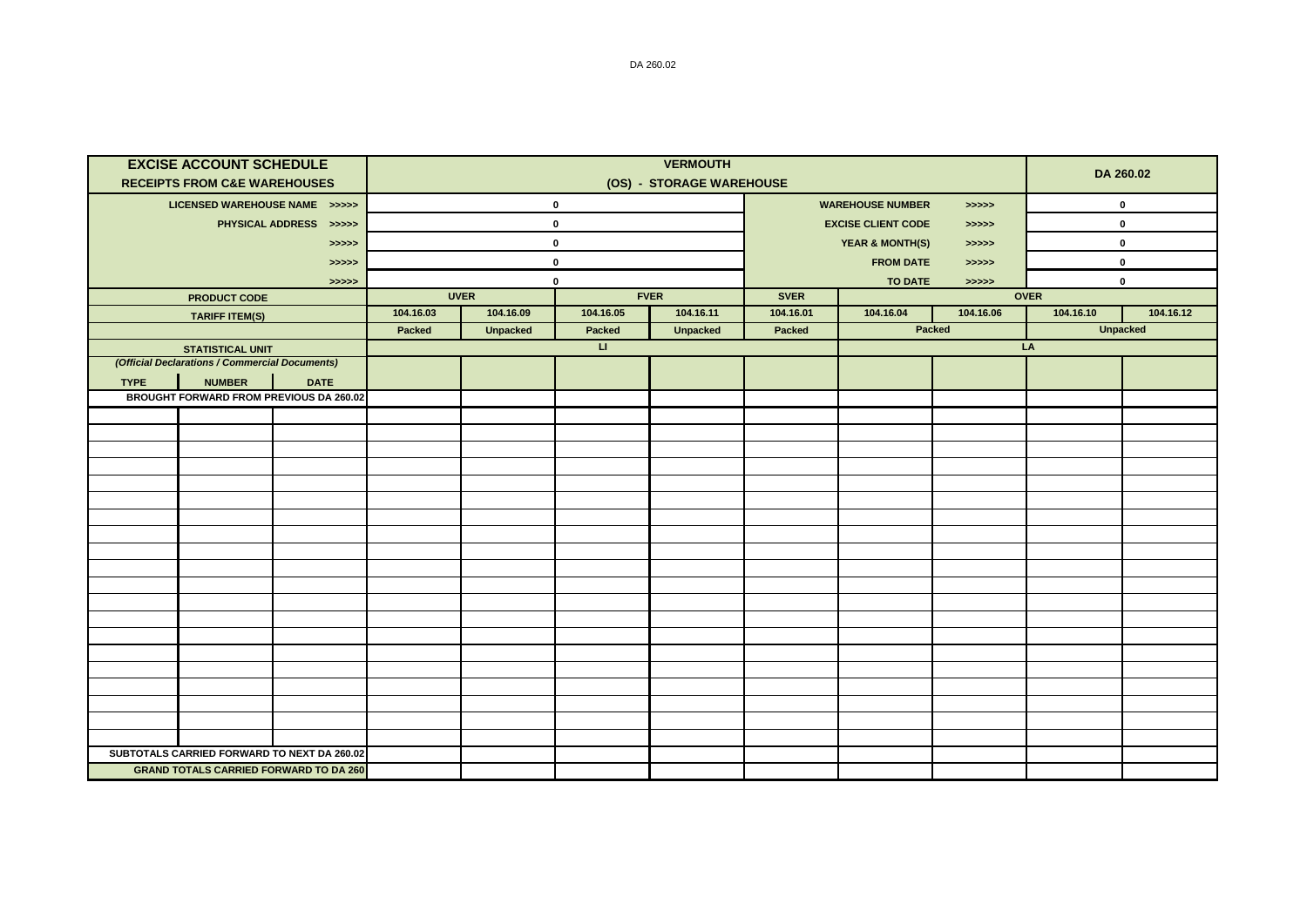| <b>EXCISE ACCOUNT SCHEDULE</b>                    |                         |                               |             | <b>VERMOUTH</b>            |                 |           |                                    |                                     |           |             | DA 260.04       |           |
|---------------------------------------------------|-------------------------|-------------------------------|-------------|----------------------------|-----------------|-----------|------------------------------------|-------------------------------------|-----------|-------------|-----------------|-----------|
| <b>SUMMARY OF NON-DUTY PAID REMOVALS</b>          |                         |                               |             | (OS) - STORAGE WAREHOUSE   |                 |           |                                    |                                     |           |             |                 |           |
|                                                   |                         | LICENSED WAREHOUSE NAME >>>>> |             | $\mathbf 0$                |                 |           |                                    | <b>WAREHOUSE NUMBER</b><br>>>>>>    |           |             | $\pmb{0}$       |           |
|                                                   | PHYSICAL ADDRESS        | >>>>>                         | $\mathbf 0$ |                            |                 |           | <b>EXCISE CLIENT CODE</b><br>>>>>> |                                     |           | $\mathbf 0$ |                 |           |
|                                                   |                         |                               | >>>>>       | $\mathbf 0$                |                 |           |                                    | <b>YEAR &amp; MONTH(S)</b><br>>>>>> |           |             | 0               |           |
|                                                   |                         |                               | > >> > >    | $\mathbf 0$                |                 |           |                                    | <b>FROM DATE</b><br>> >> > >        |           |             | $\mathbf 0$     |           |
|                                                   |                         |                               | > >> > >    | 0                          |                 |           |                                    | <b>TO DATE</b><br>>>>>>             |           |             | $\mathbf 0$     |           |
|                                                   | <b>PRODUCT CODE</b>     |                               |             | <b>UVER</b><br><b>FVER</b> |                 |           | <b>SVER</b>                        | <b>OVER</b>                         |           |             |                 |           |
|                                                   | <b>TARIFF ITEM(S)</b>   |                               |             | 104.16.03                  | 104.16.09       | 104.16.05 | 104.16.11                          | 104.16.01                           | 104.16.04 | 104.16.06   | 104.16.10       | 104.16.12 |
|                                                   |                         |                               |             | Packed                     | <b>Unpacked</b> | Packed    | <b>Unpacked</b>                    | Packed                              | Packed    |             | <b>Unpacked</b> |           |
|                                                   | <b>STATISTICAL UNIT</b> |                               |             |                            |                 | П.        |                                    |                                     |           |             | LA              |           |
|                                                   |                         | <b>SUPPORTING DOCUMENT</b>    |             |                            |                 |           |                                    |                                     |           |             |                 |           |
| <b>REBATED REMOVALS</b>                           | <b>TYPE</b>             | <b>NUMBER</b>                 | <b>DATE</b> |                            |                 |           |                                    |                                     |           |             |                 |           |
| <b>SCHEDULE 6 REBATE ITEM</b>                     |                         |                               |             |                            |                 |           |                                    |                                     |           |             |                 |           |
|                                                   |                         |                               |             |                            |                 |           |                                    |                                     |           |             |                 |           |
|                                                   |                         |                               |             |                            |                 |           |                                    |                                     |           |             |                 |           |
|                                                   |                         |                               |             |                            |                 |           |                                    |                                     |           |             |                 |           |
|                                                   |                         |                               |             |                            |                 |           |                                    |                                     |           |             |                 |           |
|                                                   |                         |                               |             |                            |                 |           |                                    |                                     |           |             |                 |           |
|                                                   |                         |                               |             |                            |                 |           |                                    |                                     |           |             |                 |           |
|                                                   |                         |                               |             |                            |                 |           |                                    |                                     |           |             |                 |           |
|                                                   |                         |                               |             |                            |                 |           |                                    |                                     |           |             |                 |           |
| <b>REMOVAL TYPE:</b>                              |                         |                               |             |                            |                 |           |                                    |                                     |           |             |                 |           |
| BONDED REMOVALS TO RSA WAREHOUSES                 |                         |                               |             |                            |                 |           |                                    |                                     |           |             |                 |           |
| Product Removed To C&E Warehouses Within The RSA  |                         |                               |             |                            |                 |           |                                    |                                     |           |             |                 |           |
| <b>REMOVAL TYPE:</b>                              |                         |                               |             |                            |                 |           |                                    |                                     |           |             |                 |           |
| <b>BONDED REMOVALS TO BLNS WAREHOUSES</b>         |                         |                               |             |                            |                 |           |                                    |                                     |           |             |                 |           |
| Product Removed To C&E Warehouses Within The BLNS |                         |                               |             |                            |                 |           |                                    |                                     |           |             |                 |           |
| <b>REMOVAL TYPE:</b>                              |                         |                               |             |                            |                 |           |                                    |                                     |           |             |                 |           |
| <b>EXPORT REMOVALS</b>                            |                         |                               |             |                            |                 |           |                                    |                                     |           |             |                 |           |
| Product Removed To Countries Outside The SACU     |                         |                               |             |                            |                 |           |                                    |                                     |           |             |                 |           |
| <b>GRAND TOTALS CARRIED FORWARD TO DA 260</b>     |                         |                               |             |                            |                 |           |                                    |                                     |           |             |                 |           |